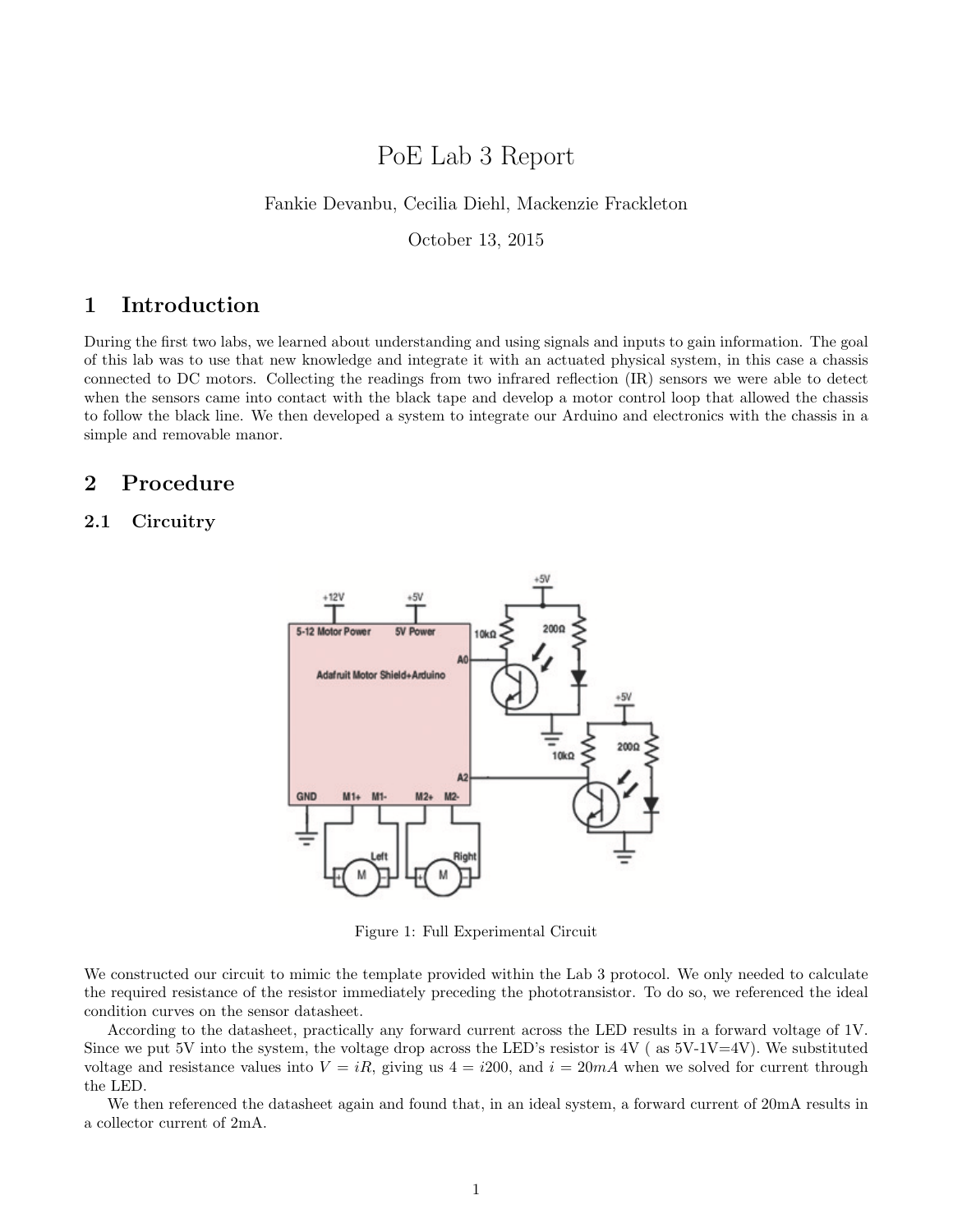Referencing the datasheet one more time, we found that a forward current of 20mA and a collector current of 2mA ceases to be effective at any collector emitter voltage below 1V. Therefore, we assumed the voltage drop across the phototransistor to be 1V and the drop across the associated resistor to be 4V (again, because  $5V-1V=4V$  and we put in 5V). Finally, we substituted 4V and 2mA into  $V = iR$  to solve for an ideal resistance of 2,000 $\Omega$ . However, we empirically determined that a  $10k\Omega$  resistor was necessary for a sufficient voltage drop. This process is outlined in the next section.

#### 2.2 Testing and Calibrating Sensor

After we developed an ideal circuit for the sensor, we replicated the ideal test conditions (a 5mm distance from a mirror) as closely as possible. In practice, this was a 1cm distance from the tile floor of the classroom because of our materials limitations.

We decided to test our sensors on the tile floor and the black electrical tape by printing the voltage output of the sensors to our serial port. Unfortunately, the  $2k\Omega$  resistor value didn't give any noticeable drop in resistance between the two floorings. We decided to test 3 larger resistance values we found in the stockroom: a 4.53KΩ resistor, a  $7.32k\Omega$  resistor, and a  $10k\Omega$  resistor.

We finally settled on the 10KΩ resistor, which gave an average output of 613mV on the tile floor and 989mV on the black electrical tape.

#### 2.3 Controller

In order to keep our chassis following the black line, we created a control loop that used input from the IR sensors to determine motor speed. For our loop we used the fairly simple "Bang-Bang" approach implemented on line 39 of our code with the check function. Our chassis is always turning left or right, with the exception of the end of the loop, at which point both motors stop completely.

We placed the sensors on either side of the black line and decided to have them continuously report back their voltage output. We found that any output value greater than 900 meant the sensor was on the black electrical tape, so we programmed the chassis to turn away from line as soon as the sensor read over 900. For example, if the left sensor returned a value over 900, the left wheel slows 5 and the right wheel speeds up (this case is in line 46 of our code). The chassis would continue to turn until the condition of another if statement within check was met. If the right sensor returned and output of over 900, the chassis would begin to turn right, and if both sensors returned 900, both motors would stop completely.

The below figure shows the relationship between sensor output value and motor speed. This data was taken over a short run around one of the black tape course's larger, looping curves. Note that the left y axis describes sensor output in mV while the right y axis describes the speed setting of the dc motors. This speed is a number out of 255 that was input from the arduino environment.



Figure 2: Data Sample taken from 200 seconds of a continuous run of our car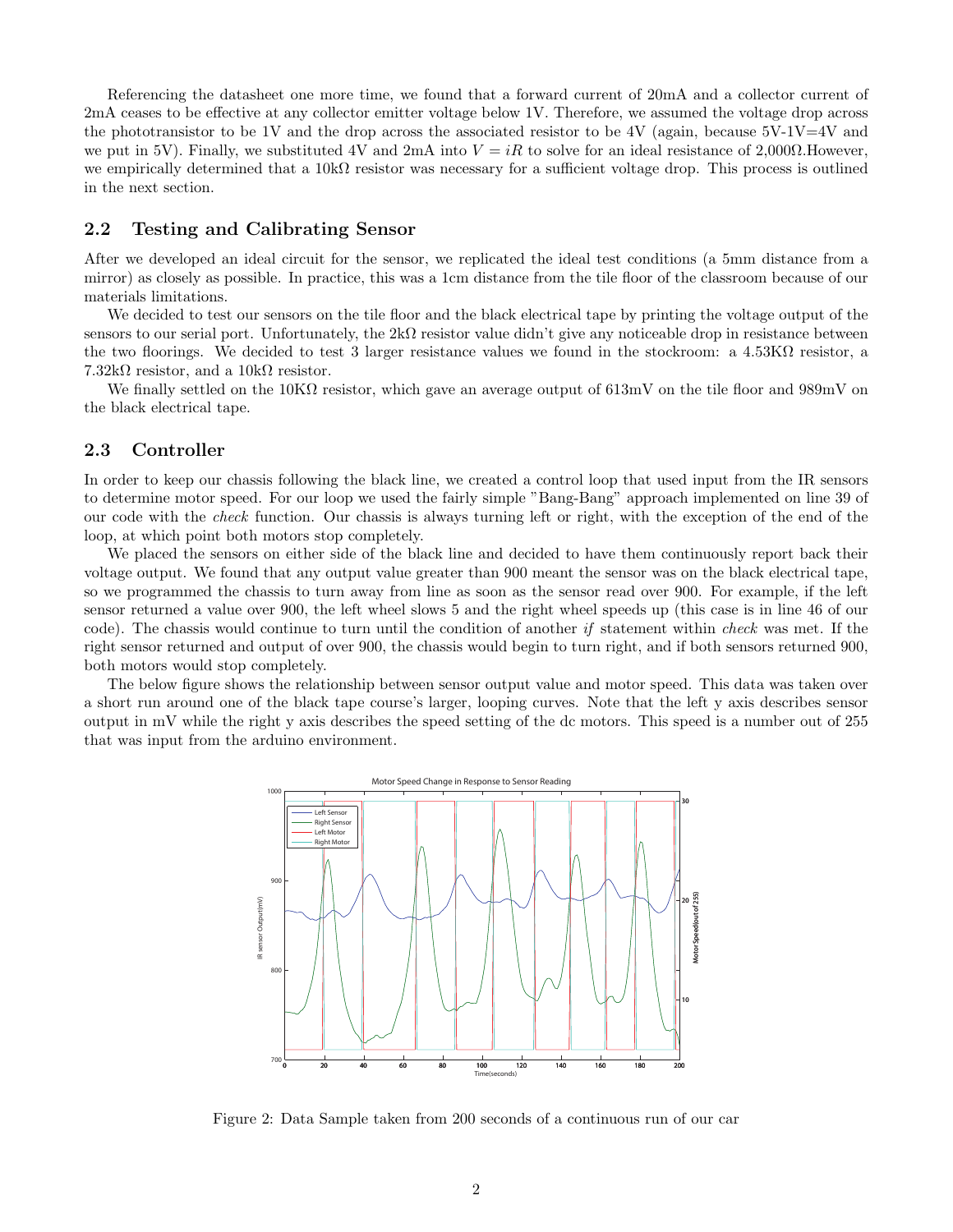### 2.4 Chassis Integration

In our design, the chassis was integrated with the Arduino and sensors through tree 3D printed parts, nuts, and bolts. We designed a belly pan, than screwed into the chassis and seated the Arduino in the middle with space for the wires to run between components. Our sensors were attached on the underside with two custom brackets, designed for their shape and to keep them the correct distance from the ground (1 cm). These keep the sensors pointed at a spot close to the center of rotation of the robot, in an effort to reduce error.



Figure 3: Belly pan that integrates the chassis to the Arduino and motor controller. Designed. to screw into both, with little material. Holes were overlarge and kept still with nuts and bolts. And a ridge helps to keep the Arduino seated



Figure 4: Whole integrated system minus electronics and fasteners. Grey represents the chassis, black our belly pan, and white the sensor brackets.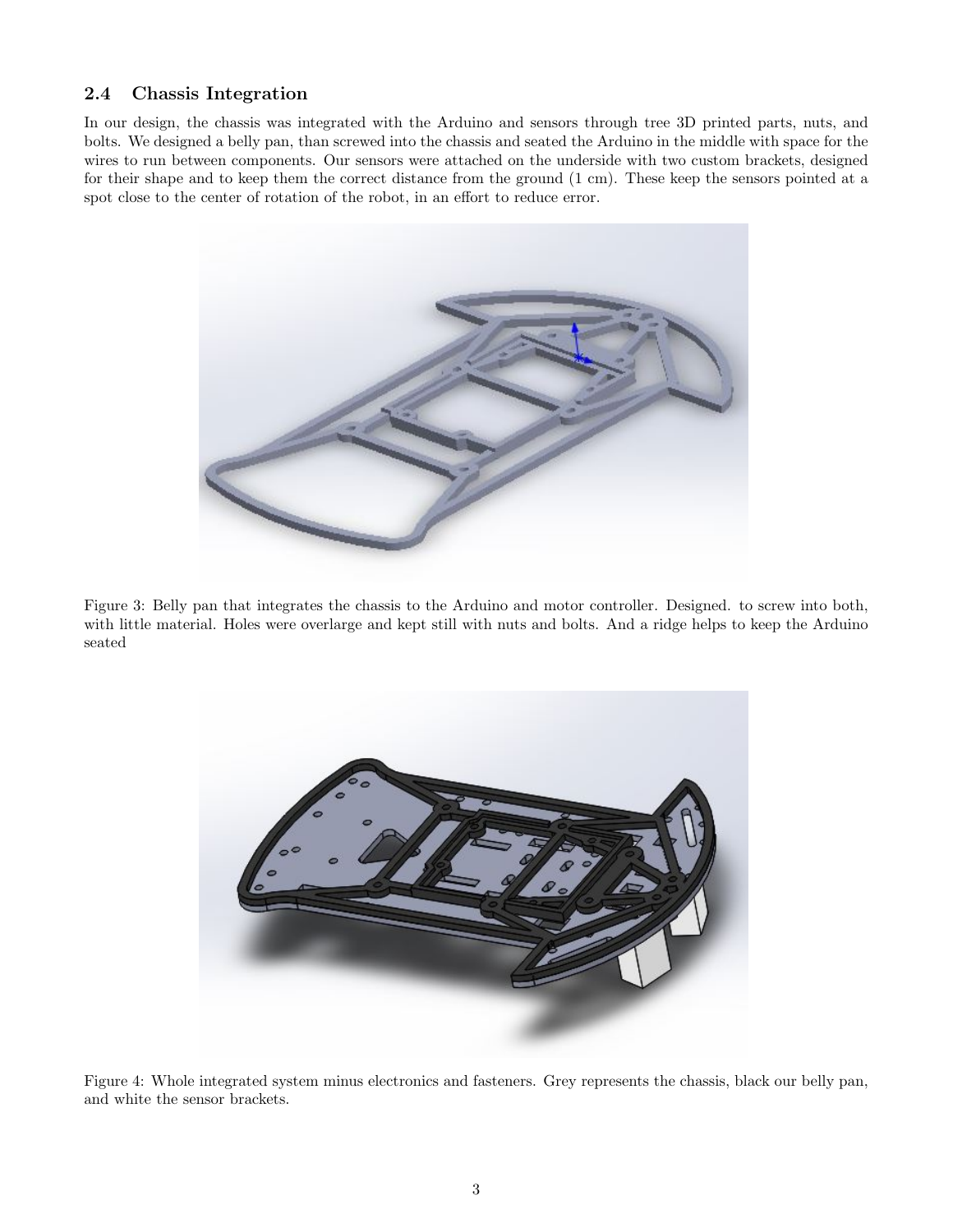# 3 Final Reflection

We found this lab particularly challenging, not necessarily because of the content in the lab, but because of the need to work around set deadlines while dealing with impediments to integrating our system with the chassis. While it is common in industry to have limited time and access to certain components of a project, this is quite challenging to implement as extremely busy students with other classes and commitments to work around. Finding an hour when our entire team was free was a miracle, then to have that hour be useless to us because the chassis was unavailable was incredibly frustrating. Our ability to work together as a team suffered because of this.

That being said, in this assignment we gained experience working in a real world environment where the only prior knowledge given was "ideal conditions" data. We definitely had to think about adapting our sensors to the actual environment we were working in. While experimenting with how the electrical system would react to our changing environment we implemented a simple guess and check method for selecting resistors. As the resistance increased we were able to look at the changes in voltage output and compare it to the sensitivity of our signal readings until we were content with the difference in values between being on and off the tape. Overall this lab was a good way to pull together what we had learned in the earlier two labs while also integrating with a physical system.

### 4 Source Code

### 4.1 Arduino Source Cot

```
1 //calling motor shield from library
2 #include <Wire.h>
3 #include <Adafruit_MotorShield.h>
4 #include "utility/Adafruit_PWMServoDriver.h"
5
6 //creating motor shield object
7 Adafruit_MotorShield AFMS = Adafruit_MotorShield();
8
9 //creating DC motor object
10 Adafruit_DCMotor *MotorR = AFMS.getMotor(1); //Left motor<br>11 Adafruit DCMotor *MotorL = AFMS.getMotor(2); //Right moto
   Adafruit_DCMotor *MotorL = AFMS.getMotor(2); //Right motor
12
13 //Setup IRS
14 const int outputPinR= A2; // will use L and R to differentiate btwn 2 IRS
15 const int outputPinL = A0;
16 const int DefaultSpeed = 20;
17
18 int vall = 0;
19 int valR=0;
20
21 void setup() {
22 AFMS.begin();
23 Serial.begin(9600);
24 //default motor speeds to switch if needed
        MotorL->setSpeed(DefaultSpeed+1);
26 MotorR->setSpeed(DefaultSpeed);
27 }
28
29 void loop() {
30 MotorL->run(BACKWARD);
31 MotorR->run(BACKWARD);
32
33 valR= analogRead(outputPinR);
34 valL = analogRead(outputPinL);
35
36 check();
37 }
38
39 void check(){
40 //if left sensor sees tape, turn left
41 if (valL >= 900){ //this sensor value corresponds to black tape
42 MotorR->setSpeed(30);
43 MotorL ->setSpeed(5);
44 }
45 //if right sensor sees tape, turn right
46 if (valR >= 900){ //this sensor value corresponds to black tape
```